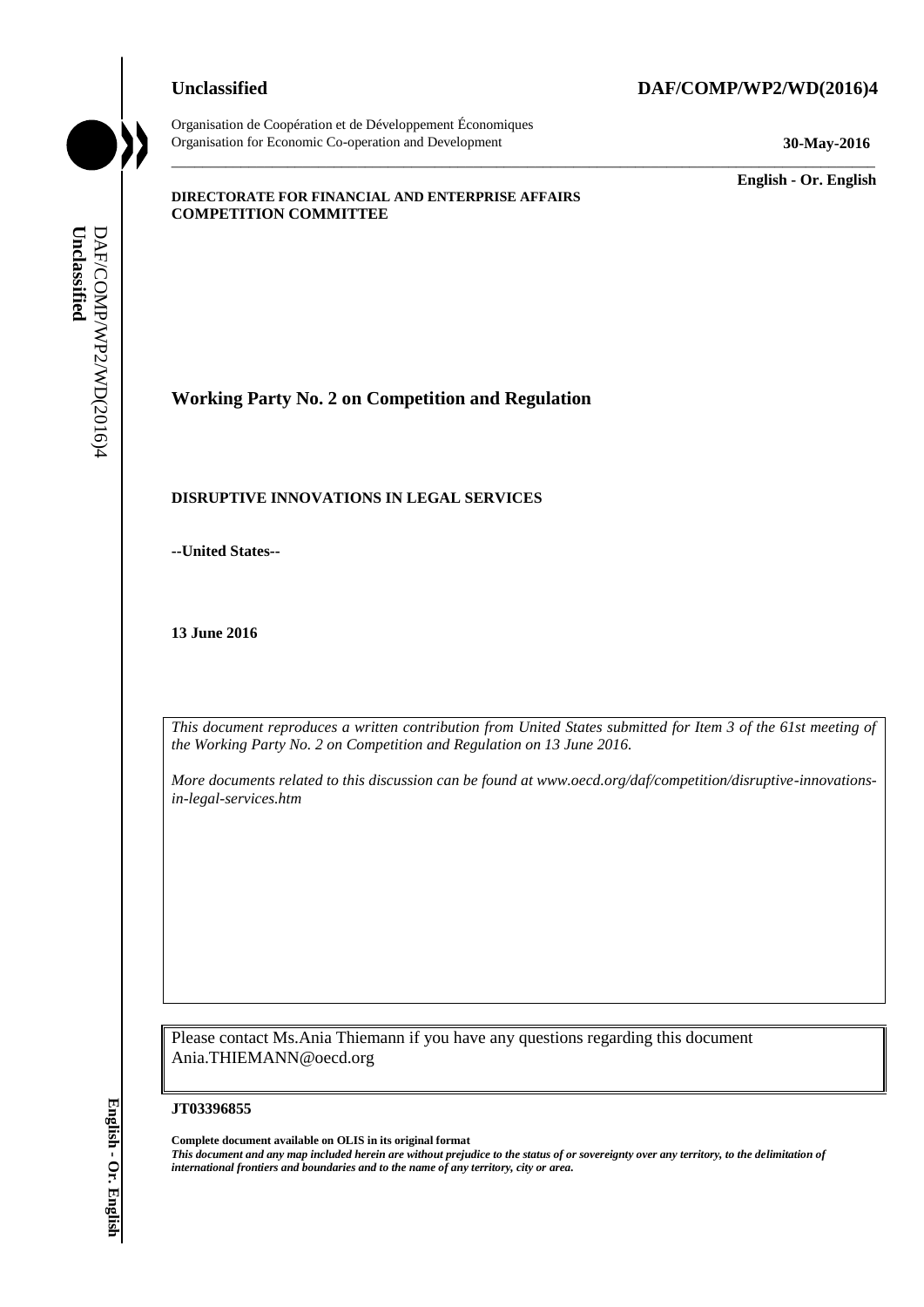#### **--UNITED-STATES--**

#### **1. Introduction**

l

1. The United States has a federal system of government in which "the practice of law" is largely regulated at the state level, by state courts, legislatures, and bar associations. There is no national license to practice law. Rather, the fifty states, the District of Columbia, and U.S. territories have each adopted different standards for licensing attorneys to practice law.<sup>1</sup> Certain aspects of what constitutes the provision of legal services, however, are governed by federal policy.<sup>2</sup>

2. Once admitted to practice law, attorneys are required to pay annual dues to maintain their licenses and, in some states, to complete continuing legal education, which typically means attendance at a legal seminar or completion of an online course. Some states and the District of Columbia have entered into reciprocity agreements that allow individuals who have been admitted into one state's bar to qualify to become members of another state's bar, without having to satisfy all of the requirements for a newly admitted attorney.<sup>3</sup>

3. In addition to setting licensing standards, state bar associations, in conjunction with the highest court of their respective states, have developed and implemented ethics rules to govern the practice of law by licensed professionals. Among other things, these rules restrict the performance of certain tasks to licensed attorneys and regulate attorney advertising.

4. Licensed attorneys have traditionally performed many legal services on behalf of clients. However, non-lawyers have also historically performed many legal-related services that have not been deemed subject to regulation as the practice of law.<sup>4</sup> The fact that both lawyers and non-lawyers provide

<sup>1</sup> Every state determines the qualifications necessary to become a member of its legal bar, which typically includes completing an accredited law school program, taking a state bar examination, meeting the state's requirements for character and fitness, and swearing an oath before the highest court of that state. The American Bar Association administers the accreditation process for law schools, applying criteria that it has established. Persons who have studied law in a foreign jurisdiction may have to satisfy certain requirements, such as the completion of additional education, to be admitted to a state's bar.

<sup>2</sup> See, e.g., Sperry v. Florida ex rel. Fla. Bar, 373 U.S. 379, 400–01 (1963) (holding that state power to regulate the bar was subordinate under the Supremacy Clause to federal law allowing lay representation in the U.S. federal patent office).

<sup>3</sup> This type of qualification may involve, for instance, several years of practice by the attorney, a letter of good standing from the state in which the attorney is already licensed, satisfying character and fitness and other requirements, and payment of an admission fee.

<sup>4</sup> See generally Herbert M. Kritzer, Legal Advocacy: Lawyers and Nonlawyers at Work 11 (1998) ("[B]y one count, as of 1994, nonlawyers can appear as advocates before thirty-eight federal agencies."). Nonlawyers have practiced before the U.S. Patent and Trademark Office from its inception, with the express approval of the Office and with the knowledge of Congress. Sperry, 373 U.S. at 384-88. Accountants and other tax specialists may practice in tax matters before the Treasury Department. Grace v. Allen, 407 S.W.2d 321 (Tex. Civ. App. 1966) (accountants admitted to practice before Treasury Department in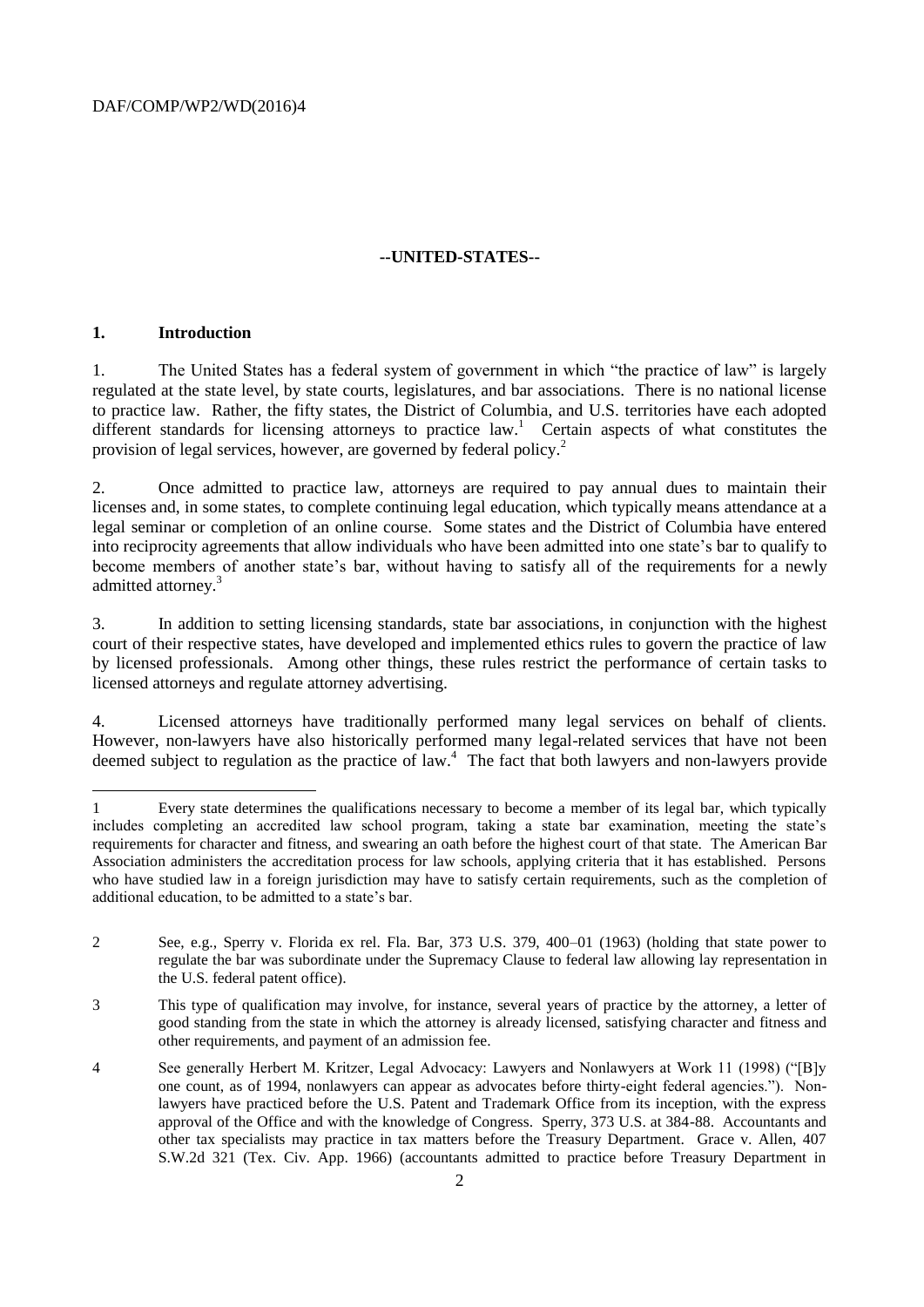legal-related services has naturally raised questions about the scope of legal practice, and defining the practice of law has been a difficult question for the legal profession for many years. The boundaries of the practice of law are frequently unclear and have varied significantly over time and from jurisdiction to jurisdiction.

5. A number of recent innovations have raised issues about the boundaries of the practice of law. Self-help resources such as legal self-help books and standardized paper legal forms for completion by a consumer have historically been available in a number of states.<sup>5</sup> More recently, in response to consumer demands for less expensive ways to address their legal needs, software companies, entrepreneurs, and law firms have developed inexpensive interactive software for generating legal documents. These programs allow users to create wills, trusts, articles of incorporation, and other legal documents, based on answers to questions presented by the software. Individuals may complete many of these forms themselves, or with the assistance of a legal services provider, such as an attorney. Such programs have included physical software products (e.g., CD-ROMs), as well as web-based Internet applications and non-web-based Internet applications (e.g., smartphone-type "native" applications). A number of state and federal courts<sup>6</sup> and agencies<sup>7</sup> also now provide online legal forms for use in their respective jurisdictions.

6. Beyond the development of low-cost software for creating legal forms, the United States legal services marketplace has experienced a number of additional changes in recent years. These trends include: client demands for more cost-effective and efficient services; unbundling of services and disaggregation of legal matters across multiple service providers; development of new billing models and law firm models; geographic expansion of law firms and other legal services providers; provision by non-

l

preparation and presentation of client's protest of federal income tax assessment may perform some legal research and provide assistance to tax lawyers). Accredited non-attorney representatives may represent persons in immigration proceedings before immigration judges and the Board of Immigration Appeals. Al Roumy v. Mukasey, 290 F. App'x 856, 861 n.2 (6th Cir. 2008).

Non-attorney practice has also been allowed before a number of state administrative agencies. *E.g., Cleveland Bar Ass'n v. CompManagement, Inc.*, 104 Ohio St. 3d 168 (2004) (non-lawyers who appear and practice in a representative capacity before the Ohio Industrial Commission and the Bureau of Workers' Compensation are not engaged in the unauthorized practice of law when they act in conformance with Industrial Commission standards of conduct); *Petition of Burson*, 909 S.W.2d 768, 777 (Tenn. 1995) (statute permitting non-attorney agents to represent taxpayers before boards of equalization did not sanction unauthorized practice of law).

- 5 *See, e.g., N.Y. County Lawyers' Ass'n v. Dacey*, 28 A.D.2d 161, 171 (N.Y. App. Div. 1st Dept. 1967) (Stevens, J., dissenting), *rev'd*, 21 N.Y.2d 694 (1967) (adopting dissenting opinion of Appellate Division, holding that incorporating legal forms into self-help book entitled "How to Avoid Probate!" was not the unauthorized practice of law).
- 6 *E.g.,* CALIFORNIA COURTS, FORMS & RULES, [http://www.courts.ca.gov/forms.htm;](http://www.courts.ca.gov/forms.htm) DELAWARE COURTS, FORMS, [http://courts.delaware.gov/forms/;](http://courts.delaware.gov/forms/) NORTH CAROLINA COURT SYSTEM, JUDICIAL FORMS, [http://www.nccourts.org/Forms/FormSearch.asp;](http://www.nccourts.org/Forms/FormSearch.asp) IDAHO JUDICIAL BRANCH COURT ASSISTANCE OFFICE, FORMS: INDIVIDUAL FORMS AND INSTRUCTIONS, [http://www.courtselfhelp.idaho.gov/individual-forms](http://www.courtselfhelp.idaho.gov/individual-forms-instructions)[instructions;](http://www.courtselfhelp.idaho.gov/individual-forms-instructions) IOWA JUDICIAL BRANCH, COURT RULES AND FORMS, http://www.iowacourts.gov/Court\_Rules\_Forms/Overview/; MASS. COURT SYSTEM, COURT FORMS, [http://www.mass.gov/courts/forms/;](http://www.mass.gov/courts/forms/) UNITED STATES COURTS, FORMS, [http://www.uscourts.gov/services](http://www.uscourts.gov/services-forms/forms)[forms/forms.](http://www.uscourts.gov/services-forms/forms)
- 7 *E.g.,* CALIFORNIA SECRETARY OF STATE, FORMS, SAMPLES AND FEES, BUSINESS ENTITIES, [http://www.sos.ca.gov/business-programs/business-entities/forms;](http://www.sos.ca.gov/business-programs/business-entities/forms) UNITED STATES COPYRIGHT OFFICE, FORMS, [http://copyright.gov/forms/;](http://copyright.gov/forms/) UNITED STATES PATENT AND TRADEMARK OFFICE, PATENT FORMS, <http://www.uspto.gov/patent/patents-forms> and TRADEMARK ELECTRONIC APPLICATION SYSTEM, [http://www.uspto.gov/trademarks-application-process/filing-online.](http://www.uspto.gov/trademarks-application-process/filing-online)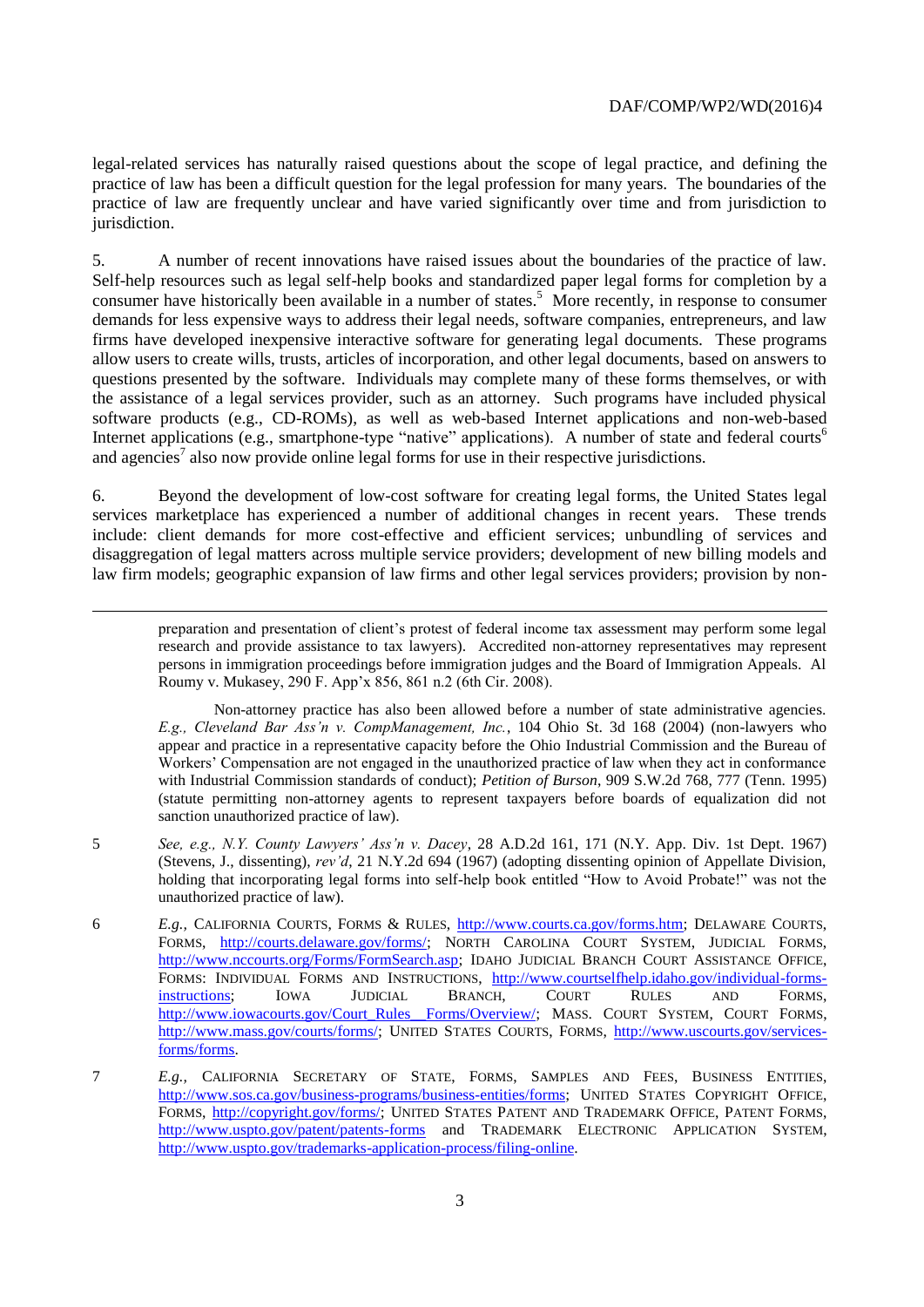l

law firms of certain services previously obtained exclusively from law firms; increased use of automation technologies; online matching, reviewing, and ranking of lawyers; and use of Internet, World Wide Web, and related computer technologies to deliver legal services. In particular, it appears the increased use of computer, software, and online technologies have enabled non-lawyers to provide many services that historically were provided exclusively by traditional law firms.

7. Notwithstanding these changes, there remains a well-known crisis in access to legal services for millions of American consumers, especially for low- and middle-income persons. There are a variety of government- and privately-funded legal assistance programs at the federal, state, and local levels to help lower-income Americans with their legal situations.<sup>8</sup> Many attorneys and law firms also provide *pro bono publico* (free) legal services to low-income persons. Despite the existence of such programs, however, surveys have repeatedly shown that many low- and middle-income Americans cannot afford to retain the services of a licensed attorney, even though the number of lawyers in the United States has generally continued to increase.<sup>9</sup> This seeming paradox of unmet legal needs and an abundance of lawyers continues to persist. $10$ 

## **2. Department of Justice and FTC Activities to Promote Competition in Legal Services**

8. Because of the importance of legal services to consumers and the economy, the regulation of the practice of law has long been an area of interest for the U.S. Department of Justice Antitrust Division ("DOJ" or the "Justice Department") and U.S. Federal Trade Commission (the "FTC" or the "Commission") (together, the "Agencies").<sup>11</sup> The U.S. Supreme Court has made it clear that, notwithstanding state regulation, U.S. federal antitrust law generally applies to the legal profession.<sup>12</sup>

9. In the 1980s, DOJ obtained injunctions prohibiting bar associations from unreasonably restraining competition from non-attorneys in violation of the antitrust laws.<sup>13</sup> DOJ also sued the

<sup>8</sup> For example, Legal Services Corporation ("LSC") is an independent non-profit entity established by the United States Congress to provide financial support for civil legal aid to low-income Americans. LSC provides funding to 134 independent non-profit legal aid programs in every state, the District of Columbia, and U.S. territories. *See* Legal Services Corp., [http://www.lsc.gov/.](http://www.lsc.gov/) Criminal defendants may also be entitled under the Sixth Amendment to the United States Constitution to the assistance of counsel provided by the government, if they can demonstrate indigent status.

<sup>9</sup> *See generally* LEGAL SERVICES CORP., DOCUMENTING THE JUSTICE GAP IN AMERICA, THE CURRENT UNMET CIVIL LEGAL NEEDS OF LOW-INCOME AMERICANS (2009), [http://www.lsc.gov/lsc-updates-october-](http://www.lsc.gov/lsc-updates-october-1-2009)[1-2009;](http://www.lsc.gov/lsc-updates-october-1-2009) ABA, LEGAL NEEDS AND CIVIL JUSTICE, A SURVEY OF AMERICANS (1994), [http://www.americanbar.org/content/dam/aba/migrated/legalservices/downloads/sclaid/legalneedstudy.auth](http://www.americanbar.org/content/dam/aba/migrated/legalservices/downloads/sclaid/legalneedstudy.authcheckdam.pdf) [checkdam.pdf.](http://www.americanbar.org/content/dam/aba/migrated/legalservices/downloads/sclaid/legalneedstudy.authcheckdam.pdf)

<sup>10</sup> *See generally* J.D. Smeallie, From BBA President, Connecting Supply with Demand to Fill the Justice Gap, BOSTON BAR ASS'N (July 17, 2013), [http://www.bostonbar.org/public-policy/public-policy](http://www.bostonbar.org/public-policy/public-policy-archive/2013/07/22/from-bba-president-connecting-supply-with-demand-to-fill-the-justice-gap)[archive/2013/07/22/from-bba-president-connecting-supply-with-demand-to-fill-the-justice-gap.](http://www.bostonbar.org/public-policy/public-policy-archive/2013/07/22/from-bba-president-connecting-supply-with-demand-to-fill-the-justice-gap)

<sup>11</sup> *See generally* Submission of the United States, Roundtable on Bringing Competition into Regulated Sectors: The Legal Profession (Feb. 10, 2005), [https://www.ftc.gov/sites/default/files/attachments/us](https://www.ftc.gov/sites/default/files/attachments/us-submissions-oecd-and-other-international-competition-fora/2005-Roundtable%20on%20Bringing%20Competition.pdf)[submissions-oecd-and-other-international-competition-fora/2005-](https://www.ftc.gov/sites/default/files/attachments/us-submissions-oecd-and-other-international-competition-fora/2005-Roundtable%20on%20Bringing%20Competition.pdf) [Roundtable%20on%20Bringing%20Competition.pdf](https://www.ftc.gov/sites/default/files/attachments/us-submissions-oecd-and-other-international-competition-fora/2005-Roundtable%20on%20Bringing%20Competition.pdf) (summarizing DOJ–FTC activities); Submission of the United States, Competitive Restrictions in Legal Professions (May 18, 2007), [https://www.ftc.gov/sites/default/files/attachments/us-submissions-oecd-and-other-international](https://www.ftc.gov/sites/default/files/attachments/us-submissions-oecd-and-other-international-competition-fora/Competitive%20Restrictions%20in%20Legal%20Professions%20-%20US.pdf)[competition-fora/Competitive%20Restrictions%20in%20Legal%20Professions%20-%20US.pdf](https://www.ftc.gov/sites/default/files/attachments/us-submissions-oecd-and-other-international-competition-fora/Competitive%20Restrictions%20in%20Legal%20Professions%20-%20US.pdf) (same).

<sup>12</sup> *Goldfarb v. Virginia State Bar*, 421 U.S. 773, 787 (1975).

<sup>13</sup> In United States v. Allen County Bar Ass'n, Civ. No. F-79-0042 (N.D. Ind. 1980), the Justice Department sued and obtained a judgment against a bar association that had restrained title insurance companies from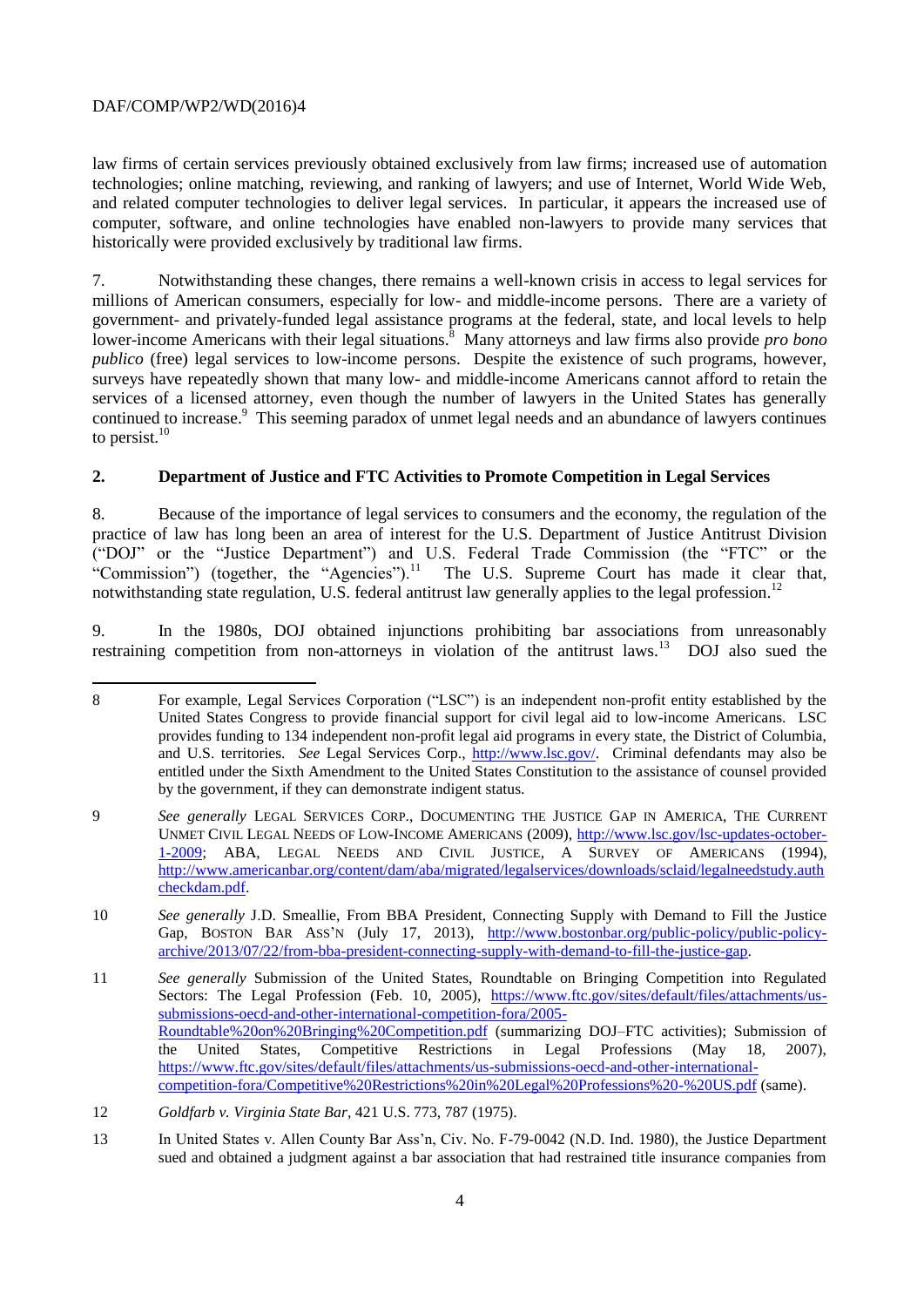American Bar Association ("ABA") in 1995, alleging that the ABA, in its accreditation of law schools, restrained competition among professional personnel at ABA-approved law schools by fixing their compensation levels and working conditions. $^{14}$  DOJ secured a consent decree prohibiting the ABA from misusing its powers as the law school-accrediting agency to restrain competition, which a district court subsequently enforced in 2006 after the ABA violated it.<sup>15</sup> In 1990, the Supreme Court upheld an FTC challenge of anticompetitive boycott activity by private lawyers acting as court-appointed criminal defense counsel for low-income criminal defendants.<sup>16</sup>

10. In addition to its shared jurisdiction over the antitrust laws, the FTC also has expertise in various aspects of consumer protection that are relevant to the provision of legal services.<sup>17</sup> The FTC promotes truthful and non-deceptive information in the marketplace, including in the professions,<sup>18</sup> and has extensive expertise in the advertising and marketing of products and services, including disclosure issues.<sup>19</sup> The FTC has significant consumer protection expertise combatting fraud, as well as in identifying data security, privacy, and identity theft issues that websites and other software applications relating to the provision of legal services may raise.<sup>20</sup>

11. Beyond law enforcement actions, the Agencies have policy tools to promote a competitive legal marketplace. In particular, the Agencies engage in advocacy, which can be particularly helpful when certain actions by state bar associations, legislatures, and courts may be beyond the reach of the federal antitrust laws.<sup>21</sup> Although some regulation of the legal profession is undoubtedly necessary to protect consumers, on occasion state bar associations, legislatures, and courts have adopted rules that unduly restrict competition among attorneys and competition between attorneys and non-attorneys. Accordingly, the Agencies have engaged in competition advocacy to urge policymakers not to adopt anticompetitive restrictions on the practice of law and advertising. The Agencies have also urged that if certain policies are warranted to guard against a legitimate risk of consumer harm, they should be narrowly tailored to minimize any restrictions on competition.

competing in the business of certifying title. The bar association had adopted a resolution requiring lawyer examinations of title abstracts and had induced banks and others to require lawyer examinations of their real estate transactions. In United States v. N.Y. County Lawyers Ass'n, No. 80 Civ. 6129 (S.D.N.Y. 1981), the Justice Department obtained a court order prohibiting a county bar association from restricting the trust and estate services that corporate fiduciaries could provide in competition with lawyers. See also United States v. Coffee County Bar Ass'n, No. 80-112-S (M.D. Ala. 1980).

- 14 *See* Department of Justice, U.S. v. American Bar Association, [https://www.justice.gov/atr/case/us-v](https://www.justice.gov/atr/case/us-v-american-bar-association)[american-bar-association](https://www.justice.gov/atr/case/us-v-american-bar-association) (collecting materials).
- 15 *United States v. American Bar Ass'n*, 2006-1 Trade Cases (CCH) ¶ 75,295 (D.D.C. 2006).
- 16 *FTC v. Superior Court Trial Lawyers Ass'n*, 493 U.S. 411 (1990).

l

- 17 The comments in this submission regarding deception, disclosure, and other consumer protection issues are based on the FTC's consumer protection experience.
- 18 *See generally* FTC Policy Statement on Unfairness (Dec. 17, 1980), *appended to Int'l Harvester Co.*, 104 F.T.C. 949, 1070 (1984), <https://www.ftc.gov/public-statements/1980/12/ftc-policy-statement-unfairness> (see 15 U.S.C. § 45(n)); FTC Policy Statement on Deception (Oct. 14, 1983), *appended to Cliffdale Assocs., Inc*., 103 F.T.C. 110, 174 (1984), [https://www.ftc.gov/public-statements/1983/10/ftc-policy](https://www.ftc.gov/public-statements/1983/10/ftc-policy-statement-deception)[statement-deception.](https://www.ftc.gov/public-statements/1983/10/ftc-policy-statement-deception)
- 19 FTC STAFF, .COM DISCLOSURES: HOW TO MAKE EFFECTIVE DISCLOSURES IN DIGITAL ADVERTISING (2013)[, http://ftc.gov/os/2013/03/130312dotcomdisclosures.pdf.](http://ftc.gov/os/2013/03/130312dotcomdisclosures.pdf)
- 20 *See* FTC STAFF, MOBILE PRIVACY DISCLOSURES: BUILDING TRUST THROUGH TRANSPARENCY (2013), [http://www.ftc.gov/os/2013/02/130201mobileprivacyreport.pdf.](http://www.ftc.gov/os/2013/02/130201mobileprivacyreport.pdf)
- 21 *See Hoover v. Ronwin*, 466 U.S. 558, 568–70 (1984).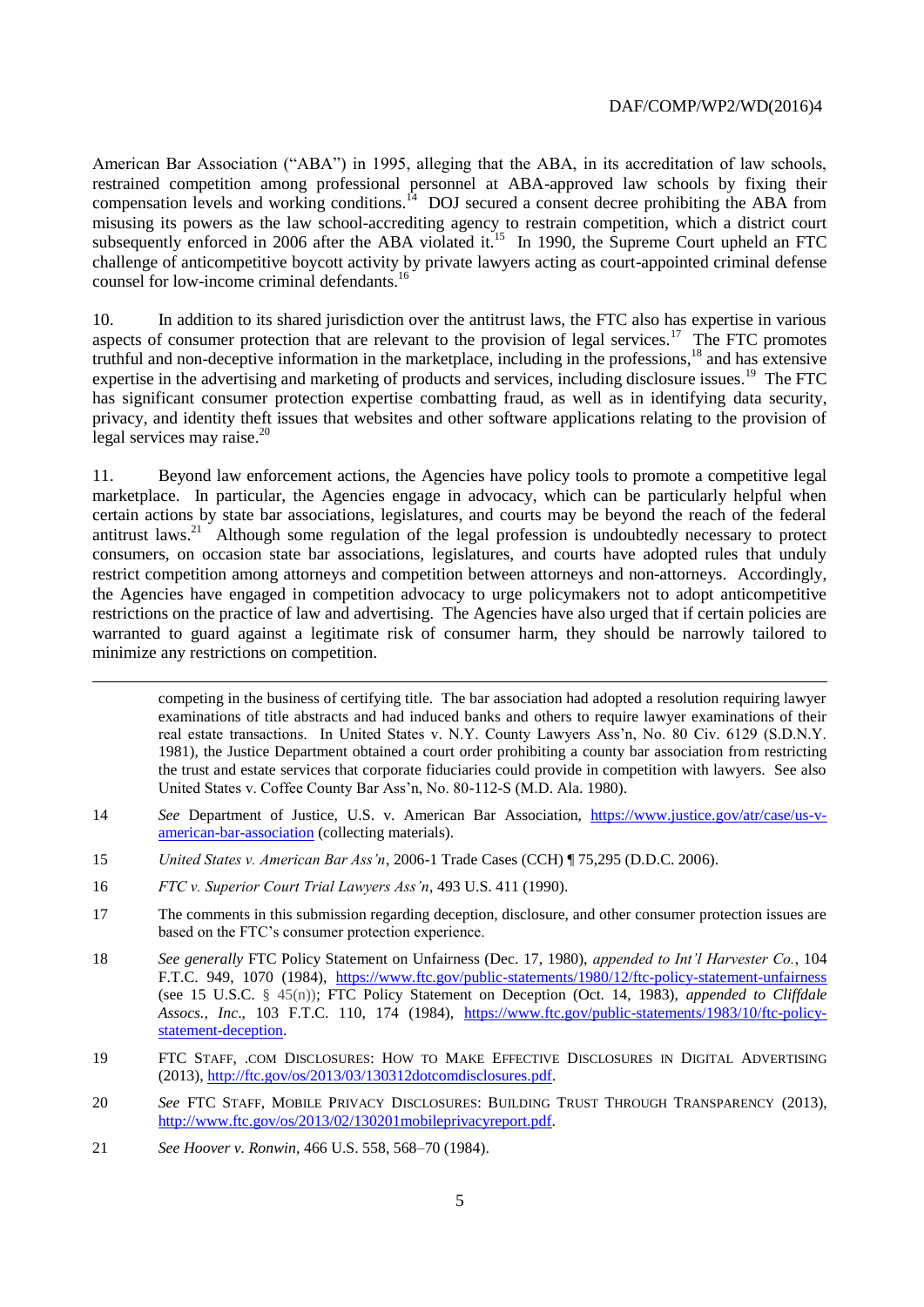l

12. Under their advocacy programs, the Agencies and their staff have provided comments to policymakers and stakeholders on the scope of the practice of law, the unauthorized practice of law, attorney advertising, and other aspects of the regulation of legal services.<sup>22</sup> They have also submitted *amicus curiae* briefs to courts regarding the application of competition principles to the provision of legal services.<sup>23</sup>

13. DOJ and the FTC have urged that the definition of the practice of law be limited to activities where: (1) specialized legal skills are required such that there is an implicit representation of authority or competence to practice law, and  $(2)$  a relationship of trust or reliance exists.<sup>24</sup> The Agencies have recognized District of Columbia Court of Appeals Rule 49 Commentary as being instructive.<sup>2</sup>

14. In advocating that legislatures, courts, and state bars avoid undue restrictions on the performance of legal-related services, the Agencies of course recognize the important role of state legislatures, courts, and bar associations in protecting consumers of legal services from legitimate and substantiated harm. The Agencies have noted, however, that unnecessarily broad definitions of the practice of law or the unauthorized practice of law ("UPL") can impose significant competitive costs on consumers of legal services, restrict access to legal services, and inhibit the development of innovative ways to deliver legal services to consumers.<sup>26</sup>

<sup>22</sup> The Agencies' joint letters regarding the practice of law are available at FTC, Advocacy Filings, <https://www.ftc.gov/policy/advocacy/advocacy-filings> (Topic Filter: Attorneys).

<sup>23</sup> *See, e.g.*, Brief Amici Curiae of the FTC and United States of America, *McMahon v. Advanced Title Servs. Co. of W. Va*., 216 W.Va. 413 (2004), [https://www.ftc.gov/policy/policy-actions/advocacy](https://www.ftc.gov/policy/policy-actions/advocacy-filings/2004/05/ftc-amicus-curiae-brief-lorrie-mcmahon-et-al-v)[filings/2004/05/ftc-amicus-curiae-brief-lorrie-mcmahon-et-al-v](https://www.ftc.gov/policy/policy-actions/advocacy-filings/2004/05/ftc-amicus-curiae-brief-lorrie-mcmahon-et-al-v) (real estate settlement services); Brief of FTC as Amicus Curiae Supporting Neither Party, *Cleveland Bar Ass'n v. CompManagement, Inc*., 104 Ohio St. 3d 168 (2004), [https://www.ftc.gov/policy/policy-actions/advocacy-filings/2004/07/ftc-amicus](https://www.ftc.gov/policy/policy-actions/advocacy-filings/2004/07/ftc-amicus-curaie-brief-cleveland-bar-association)[curaie-brief-cleveland-bar-association](https://www.ftc.gov/policy/policy-actions/advocacy-filings/2004/07/ftc-amicus-curaie-brief-cleveland-bar-association) (representation in workers' compensation matters); Brief of the FTC as Amicus Curiae Supporting Arguments to Vacate Opinion 39 of the Committee on Attorney Advertising Appointed by the Supreme Court of New Jersey, *In re Opinion 39 of Committee on Attorney Advertising*, 197 N.J. 66 (2008), [https://www.ftc.gov/news-events/press-releases/2007/05/ftc-approves-filing-amicus](https://www.ftc.gov/news-events/press-releases/2007/05/ftc-approves-filing-amicus-brief-new-jersey-supreme-court)[brief-new-jersey-supreme-court](https://www.ftc.gov/news-events/press-releases/2007/05/ftc-approves-filing-amicus-brief-new-jersey-supreme-court) (comparative attorney advertising).

<sup>24</sup> *E.g.*, DOJ-FTC Comments Before the Supreme Court of Hawaii on Revised Proposed Rule Concerning Unauthorized Practice of Law (Apr. 20, 2009), [https://www.ftc.gov/policy/policy-actions/advocacy](https://www.ftc.gov/policy/policy-actions/advocacy-filings/2009/04/ftc-and-department-justice-comment-supreme-court)[filings/2009/04/ftc-and-department-justice-comment-supreme-court.](https://www.ftc.gov/policy/policy-actions/advocacy-filings/2009/04/ftc-and-department-justice-comment-supreme-court)

<sup>25</sup> *E.g., id*. at 2; *see also* D.C. Court of Appeals Commentary to Rule 49(b)(2) (Mar. 1, 2016), [http://www.dccourts.gov/internet/documents/DCCA\\_Rules\\_02-04-2016.pdf](http://www.dccourts.gov/internet/documents/DCCA_Rules_02-04-2016.pdf) ("[There are] two essential elements of the practice of law: The provision of legal advice or services, and a client relationship of trust or reliance. Where one provides such advice or services within such a relationship, there is an implicit representation that the provider is authorized or competent to provide them; just as one who provides any services requiring special skill gives an implied warranty that they are provided in a good and workmanlike manner. . . . The presumption that one's engagement in [an activity] is the 'practice of law' may be rebutted by showing that there is no client relationship of trust or reliance, or that there is no explicit or implicit representation of authority or competence to practice law, or that both are absent.") (internal citations omitted).

<sup>26</sup> Enforcement authorities, such as state bar officials, typically seek to enjoin non-attorneys from engaging in certain activities that are considered to be "the practice of law" or "the unauthorized practice of law," among other possible sanctions. State unauthorized practice of law committees may also issue ethics opinions interpreting UPL policies to limit certain activities only to attorneys. These types of actions may effectively prohibit non-attorneys from performing such tasks, unless the definition or opinion in question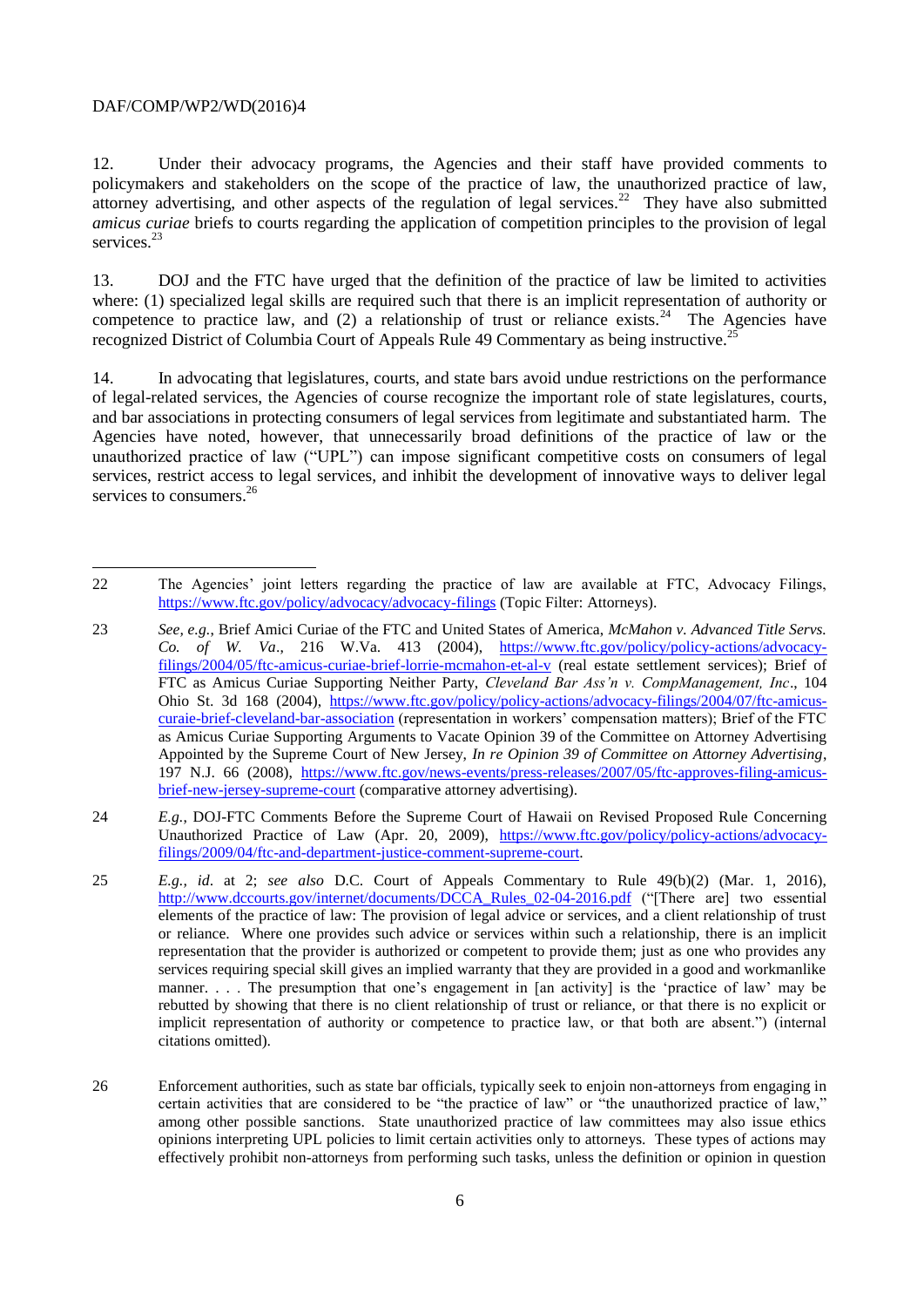15. For example, among the early subjects of FTC advocacy efforts were state restrictions on attorney advertising, which had long existed in a number of states. Recognizing the value of advertising in promoting competition and consumer choice, the FTC has repeatedly advised regulators not to adopt overly broad attorney advertising restrictions. The FTC staff believes that although deceptive advertising by lawyers should be prohibited, any restrictions on advertising and solicitation should be specifically tailored to prevent unfair or deceptive claims and should not unnecessarily restrict the dissemination of truthful and non-misleading information.<sup>27</sup> Such restrictions on attorney advertising are also subject to First Amendment (freedom of speech) scrutiny under the U.S. Constitution.<sup>28</sup>

16. The FTC's approach is consistent with the U.S. Supreme Court's treatment of advertising restrictions under the First Amendment, which encourages the free flow of truthful and non-misleading information to consumers.<sup>29</sup> The U.S. Constitution does not protect deceptive and misleading advertising, but truthful advertising is protected and any restrictions limiting such advertising must advance a significant state interest and be carefully tailored to advance the state interest.<sup>30</sup> Applying this principle, the Supreme Court has struck down prohibitions on attorney advertising that did not have sufficient evidence to support the state interest or that were not narrowly tailored to prevent the specific consumer harm. $31$ 

## **3. Principles for Evolving Industries and Application to Legal Services**

17. In any evolving industry, certain principles should be applied to promote competition and appropriately protect consumers. Regulatory frameworks, when needed, should be flexible enough to allow new and innovative forms of competition (i.e., "disruptive" innovations). Consumers benefit from competition between traditional and new products and services, and new methods of delivering them. A forward-looking regulatory framework should allow new and innovative forms of competition to enter the marketplace unless regulation is necessary to achieve some countervailing pro-competitive or other benefit, such as protecting the public from significant harm. Ideally, regulatory frameworks should be reviewed and revised periodically to facilitate and encourage the emergence of new forms of competition. These are

is subsequently modified. *See, e.g., infra* notes 41-43 and related text, discussing *UPL Committee v. Parsons Tech., Inc*., 179 F.3d 956 (5th Cir. 1999).

- 27 *See, e.g.*, FTC Staff Comments Before the Tennessee Supreme Court Concerning Attorney Advertising (Jan. 24, 2013), [https://www.ftc.gov/news-events/press-releases/2013/01/ftc-staff-tennessee-supreme](https://www.ftc.gov/news-events/press-releases/2013/01/ftc-staff-tennessee-supreme-court-should-decline-adopt-proposals)[court-should-decline-adopt-proposals.](https://www.ftc.gov/news-events/press-releases/2013/01/ftc-staff-tennessee-supreme-court-should-decline-adopt-proposals)
- 28 *Bates v. Arizona State Bar*, 433 U.S. 350, 364 (1977).

l

- 29 *See, e.g., Virginia Bd. of Pharmacy v. Virginia Citizens Consumer Council*, 425 U.S. 748, 765 (1976) (holding that the free flow of commercial information is indispensable to preserve a predominantly free enterprise economy).
- 30 *See Central Hudson Gas & Elec. Corp. v. Pub. Serv. Comm'n of N.Y.*, 447 U.S. 557, 566 (1980)*; see also Florida Bar v. Went for It*, 515 U.S. 618, 625, 632 (1995) (stating that restrictions on commercial speech must be reasonable and narrowly tailored to achieve a substantial state interest).
- 31 *See, e.g., Zauderer v. Office of Disciplinary Counsel of the Supreme Court of Ohio*, 471 U.S. 628, 639–49 (1985) (striking down state restrictions based on bald assertions of deception without evidence); *see also Peel v. Attorney Registration & Disciplinary Commission of Illinois*, 496 U.S. 91, 106 (1990) (rejecting for lack of evidence of deception an argument that a form of advertising was misleading); *Bates*, 433 U.S. at 372–74 (same); *Mason v. Florida Bar*, 208 F.3d 952, 956–58 (11th Cir. 2000) (explaining that the state must demonstrate that the harms it recites are real and its restrictions will alleviate the identified harm).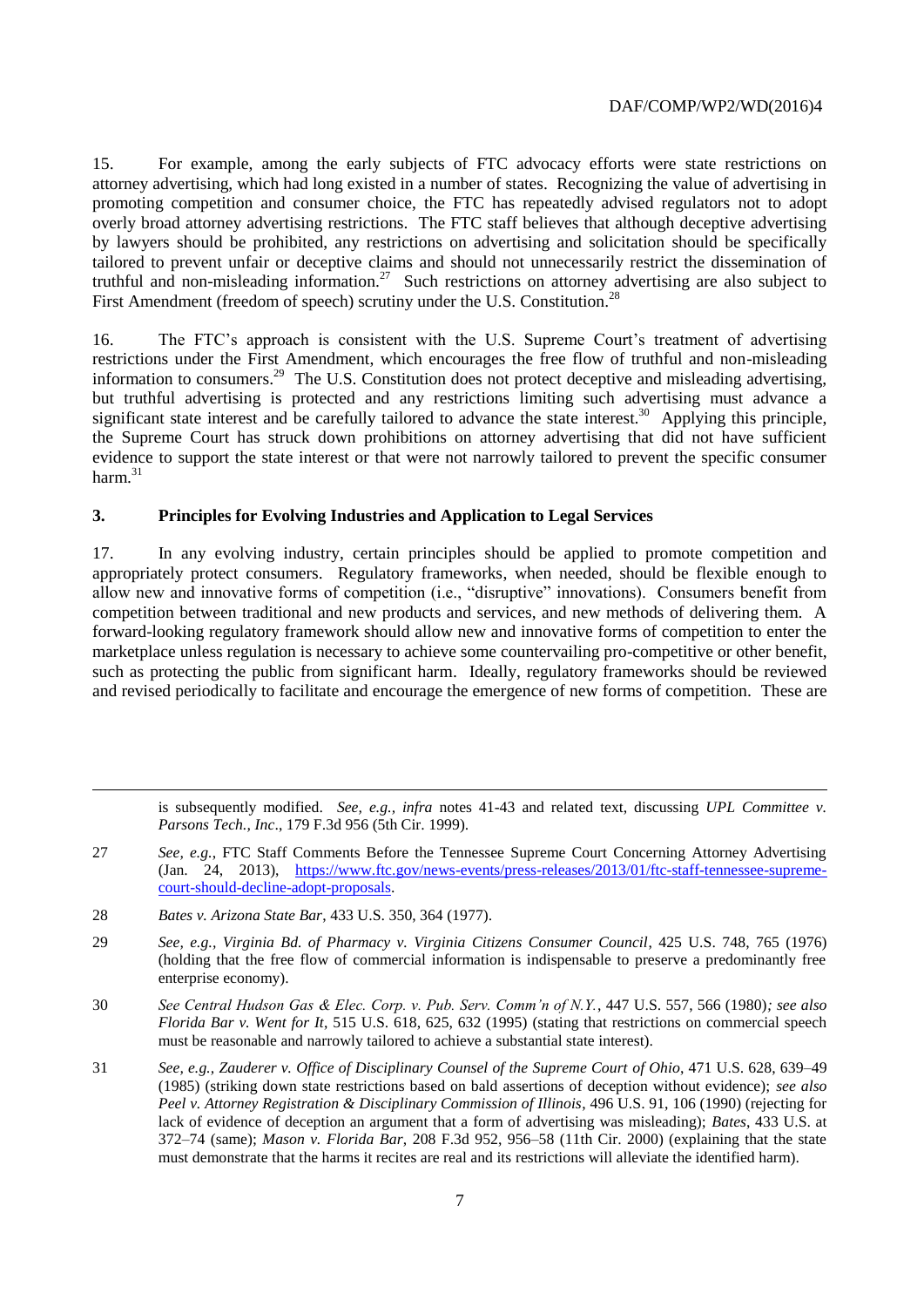l

general principles that are applicable in a variety of contexts to incorporate new ways of providing products and services to consumers.<sup>32</sup>

18. Competition in legal services takes place on a variety of dimensions, including price, quality, availability, matter type, timeliness, convenience, payment mechanism, and the provision of related services. The ongoing changes in the legal service marketplace may raise novel questions about the regulation of legal services, especially given the variety of dimensions on which competition occurs. A regulatory framework should generally enable these various kinds of competition to flourish and not unnecessarily restrict, either directly or indirectly, the introduction of new ways for consumers to address their legal situations. Regulation should not in purpose or effect favor one type of similarly situated competitor over others.

19. The Agencies believe that consumers generally benefit from competition between lawyers and non-lawyers in the provision of certain legal-related services. Consumers should have that choice, unless it is clear that specialized legal training is required. The Agencies recognize that licensing requirements and scope-of-practice policies can have valid consumer protection justifications, and that there are circumstances and tasks requiring the knowledge and skill of a person trained in the law. Regulation of legal services should focus primarily on protecting consumers from harm they cannot reasonably avoid themselves.

20. Regulation of new products and services relating to legal services should therefore focus primarily on deterring unfair or deceptive advertising and marketing practices relating to the products' or services' content, validity, terms of liability, other terms of use, price, and any related fees. Regulation may also address other consumer protection issues, such as privacy, data security, and the prevention of identity theft.

21. New products and services should provide truthful, non-deceptive information about their characteristics.<sup>33</sup> Providers of new products and services should not falsely represent, either expressly or impliedly, that their offerings are a substitute for the specialized legal skills of a licensed attorney, or that they are affiliated with or endorsed by a government entity.<sup>34</sup> Providers also should not falsely represent, either expressly or impliedly, the scope or cost of the product or service, including whether the provider will initiate a legal submission to a government entity. Providers should not expressly or impliedly represent that a legal submission will be made to a government entity if, in fact, additional payment to the provider or to a government entity, or some other further action, is needed to execute a completed filing on behalf of a consumer. Providers should provide truthful, non-deceptive information about what functions their products and services actually perform.

22. New methods of reviewing and ranking legal services providers, like endorsements and testimonials generally, should be based on the reviewers' honest opinions, findings, beliefs, or experiences. If a provider has sponsored a particular review, that review should not convey any express or implied

<sup>32</sup> *See generally* Note by the United States, OECD, Hearing on Disruptive Innovation (June 19, 2015) (DOJ– FTC submission), [https://www.ftc.gov/system/files/attachments/us-submissions-oecd-other-international](https://www.ftc.gov/system/files/attachments/us-submissions-oecd-other-international-competition-fora/1507disruptive_innovation_us.pdf)[competition-fora/1507disruptive\\_innovation\\_us.pdf.](https://www.ftc.gov/system/files/attachments/us-submissions-oecd-other-international-competition-fora/1507disruptive_innovation_us.pdf)

<sup>33</sup> *See* FTC Policy Statement on Unfairness and FTC Policy Statement on Deception, *supra* note 18.

<sup>34</sup> *See generally* FTC, Enforcement Policy Statement on Deceptively Formatted Advertisements n.17 (2015), [https://www.ftc.gov/news-events/press-releases/2015/12/ftc-issues-enforcement-policy-statement](https://www.ftc.gov/news-events/press-releases/2015/12/ftc-issues-enforcement-policy-statement-addressing-native)[addressing-native](https://www.ftc.gov/news-events/press-releases/2015/12/ftc-issues-enforcement-policy-statement-addressing-native) (discussing commercial communications misrepresenting they are from the government and other examples of deceptively formatted advertisements).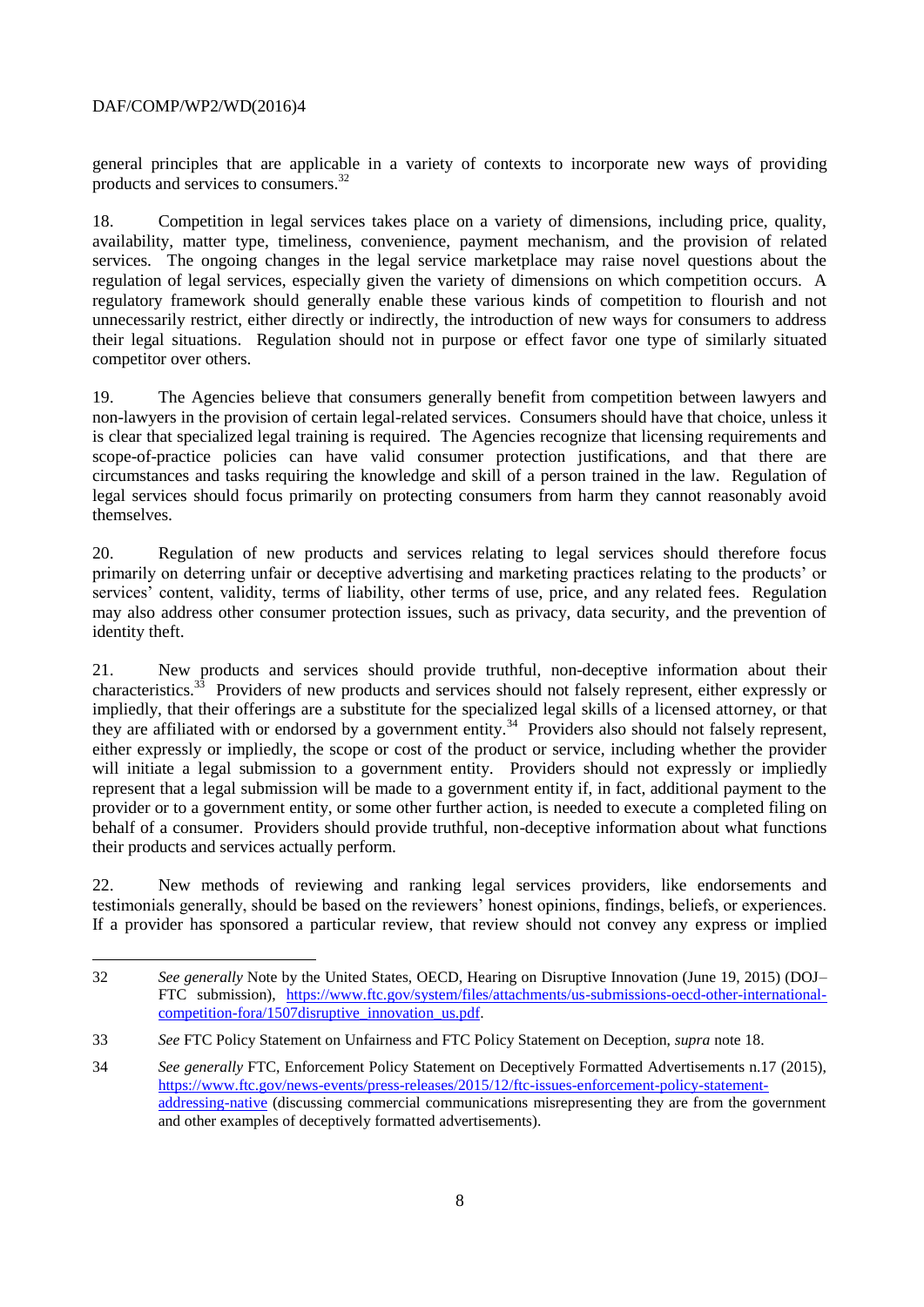representation that would be deceptive if made directly by the provider, and should clearly and conspicuously disclose the connections between the provider and the reviewer that might materially affect the weight or credibility of the review ("material connections"). Likewise, the service should clearly and conspicuously disclose any material connections it may have with providers. Further, the service should not mislead consumers about the process or system that it uses to assign aggregate rankings or scores to the providers.<sup>35</sup>

23. Restrictions on innovative legal products and services should be adopted only if there is credible evidence of actual or likely consumer harm. This determination should examine whether any harm from these products is or would be materially greater than any same or similar harms posed by traditional attorney-client relationships or government provision of legal services or information, like forms or other information available at the website of a government court or agency. As noted above, a pro-competitive regulatory framework should not favor one type of competitor over others in addressing any such harms.

24. The Agencies recommend that any restriction should be narrowly crafted. For example, requiring narrowly tailored disclosures may be an efficient method of promoting truthful, non-deceptive information about new types of products and services.<sup>36</sup> Any disclosure requirements should be no more extensive than is necessary. The existence of a disclosure, however, should not become a safe harbor for making false express or implied claims.

# **4. Examples**

 $\overline{a}$ 

25. The Agencies have engaged in a variety of law enforcement and advocacy activities to promote competition in legal services, as noted above. Certain of these activities particularly illustrate how authorities can play a role in promoting regulatory systems that reflect current market realities and ensure market access for innovators, while protecting consumers from harm.

# *4.1. Unbundling of Services*

26. The Agencies have submitted several joint letters to policymakers regarding non-attorney participation in real estate closings. For example, in March 2002, the Agencies sent a joint letter to the Rhode Island House of Representatives, urging it not to alter its definition of the practice of law to require the use of lawyers in real estate closings.<sup>37</sup> The Agencies noted that prohibiting most lay real estate closing services would likely increase closing costs for consumers. The Agencies urged the Rhode Island House not to eliminate lay closing services unless the House found, at a minimum, that (1) there was "strong factual evidence" that lay closing services harmed Rhode Islanders and (2) this harm was "not outweighed

<sup>35</sup> *See* FTC, Guides Concerning the Use of Endorsements and Testimonials in Advertising; Final Rule, 16 C.F.R. 255 (2009), [https://www.ftc.gov/news-events/press-releases/2009/10/ftc-publishes-final-guides](https://www.ftc.gov/news-events/press-releases/2009/10/ftc-publishes-final-guides-governing-endorsements-testimonials)[governing-endorsements-testimonials;](https://www.ftc.gov/news-events/press-releases/2009/10/ftc-publishes-final-guides-governing-endorsements-testimonials) *see also* FTC, THE FTC's ENDORSEMENT GUIDES, WHAT PEOPLE ARE ASKING 14 (2015), [https://www.ftc.gov/tips-advice/business-center/guidance/ftcs-endorsement](https://www.ftc.gov/tips-advice/business-center/guidance/ftcs-endorsement-guides-what-people-are-asking)[guides-what-people-are-asking](https://www.ftc.gov/tips-advice/business-center/guidance/ftcs-endorsement-guides-what-people-are-asking) (discussing online review programs).

<sup>36</sup> *See* FTC STAFF, .COM DISCLOSURES: HOW TO MAKE EFFECTIVE DISCLOSURES IN DIGITAL ADVERTISING, *supra* note 19. This staff guidance, among other things, emphasizes that advertisers should ensure that disclosures are clear and conspicuous on all devices and platforms consumers may use.

<sup>37</sup> FTC–DOJ Comments Before the Rhode Island House of Representatives on Proposed Bill H. 7462, Restricting Competition From Non-Attorneys In Real Estate Closing Activities (Mar. 29, 2002), [https://www.justice.gov/atr/advocacy-letter-about-rhode-island-legislation-about-non-lawyer-competition](https://www.justice.gov/atr/advocacy-letter-about-rhode-island-legislation-about-non-lawyer-competition-real-estate-closings)[real-estate-closings.](https://www.justice.gov/atr/advocacy-letter-about-rhode-island-legislation-about-non-lawyer-competition-real-estate-closings)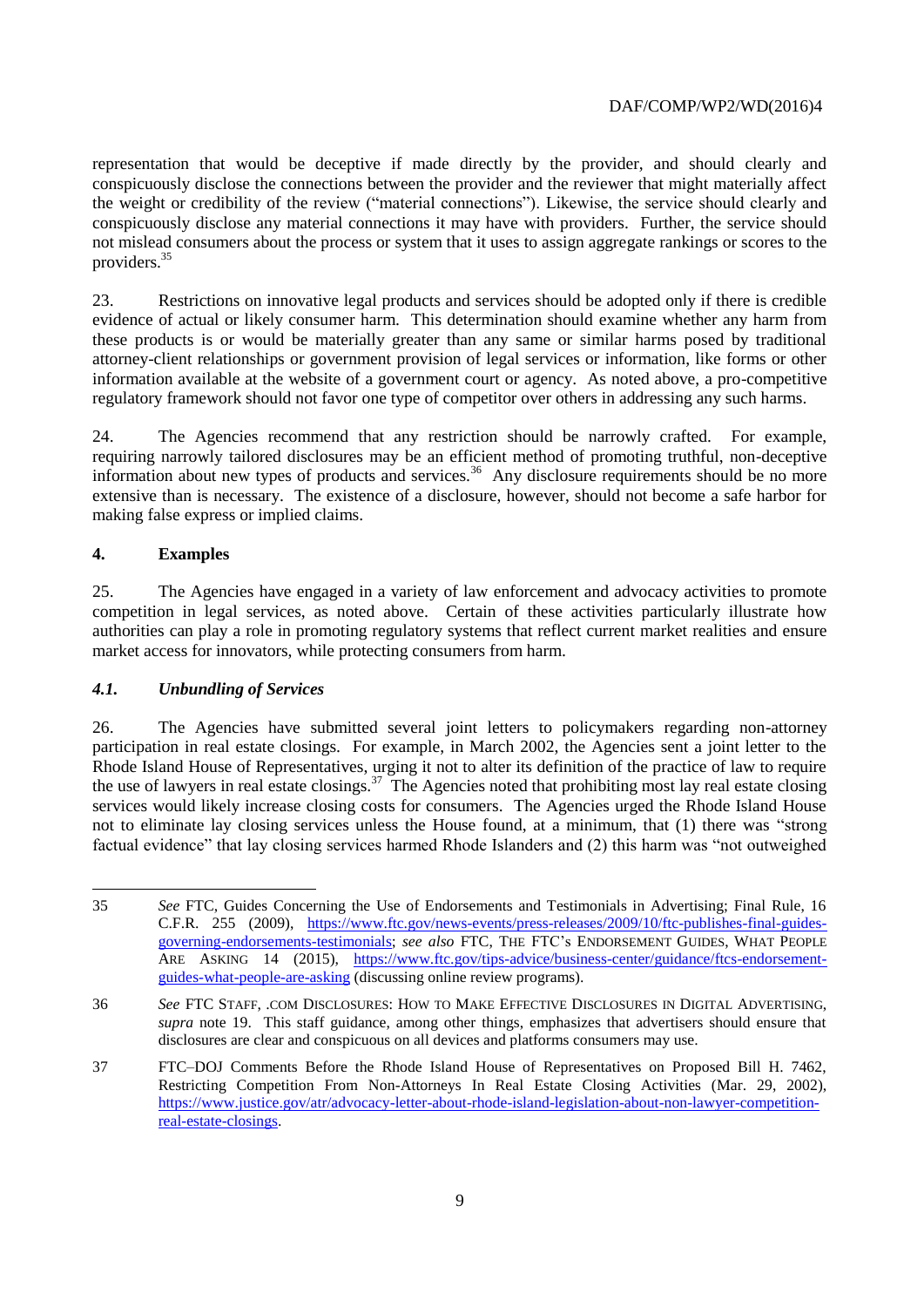by the harm to consumers of foreclosing competition."<sup>38</sup> The Agencies pointed out that, even if lay real estate closing services could cause some harm, the House could protect Rhode Island consumers through less restrictive means, such as by requiring written notice to consumers about the risks of closing a real estate transaction without a lawyer. The letter observed that the assistance of a licensed lawyer at closing may be desirable in some situations, but recommended that the choice of hiring a lawyer or non-lawyer should rest with the consumer. $39$  The proposed bill was not adopted.

27. Letting consumers hire non-lawyers for real estate closing services may promote the unbundling of legal services relating to such transactions. Consumers performing routine real estate transactions may be able to forgo hiring a lawyer altogether. Consumers who determine that they require legal assistance for certain discrete elements of a real estate transaction can choose to retain a lawyer to advise them on those elements, rather than for the entire transaction.

## *4.2. Interactive Software*

28. In December 2002, the Agencies sent a joint letter to the American Bar Association's Task Force on the Model Definition of Unauthorized Practice of Law, which had drafted a definition of unauthorized practice of law for consideration by state legislators and regulators.<sup>40</sup> The letter suggested that the proposed definition was unnecessarily broad, citing FTC and Justice Department experience with uses of UPL to foreclose competition in various arenas. The letter explained that an overly broad definition of UPL could prevent a wide variety of non-lawyer advocates from competing with lawyers to provide legal information and resolve problems for consumers.

29. Specifically, the letter noted than an overly broad definition of UPL could prevent consumers from using popular software programs for writing wills and preparing other legal documents, since these programs could be considered rendering legal advice if they provide suggestions in response to information inputted by the consumer.

30. The letter cited the case of *Unauthorized Practice of Law Committee v. Parsons Technology, Inc.* and subsequent legislative developments in Texas as instructive.<sup>41</sup> Parsons Technology, doing business as Quicken Family Lawyer, published a popular legal software program for generating legal forms relating to common family-law situations. The Texas Unauthorized Practice of Law Committee succeeded in having a federal district court enjoin the sale and distribution of the software as the unauthorized practice of law. The State of Texas subsequently enacted legislation to exclude such software and similar products from the statutory definition of the practice of law, while requiring such products to state clearly and conspicuously they are not a substitute for attorney advice.<sup>42</sup> Based on the enactment of this legislation, a federal appeals court vacated the injunction against the software.<sup>43</sup>

l

42 TEX. GOV'T CODE ANN. § 81.101(c) (1999) ("[T]he 'practice of law' does not include the design, creation, publication, distribution, display, or sale, including publication, distribution, display, or sale by means of an Internet web site, of written materials, books, forms, computer software, or similar products if the

<sup>38</sup> *Id.* at 9.

<sup>39</sup> *Id*. at 10.

<sup>40</sup> DOJ–FTC Comments on the American Bar Association's Proposed Model Definition of the Practice of Law (Dec. 20, 2002), [https://www.justice.gov/atr/comments-american-bar-associations-proposed-model](https://www.justice.gov/atr/comments-american-bar-associations-proposed-model-definition-practice-law)[definition-practice-law.](https://www.justice.gov/atr/comments-american-bar-associations-proposed-model-definition-practice-law)

<sup>41</sup> *See UPL Committee v. Parsons Tech., Inc*., 179 F.3d 956 (5th Cir. 1999) (vacating and remanding district court injunction in favor of plaintiff-appellee, because of passage of legislative amendment excluding computer software or similar products from the definition of the practice of law, if they clearly and conspicuously state they are not a substitute for attorney advice).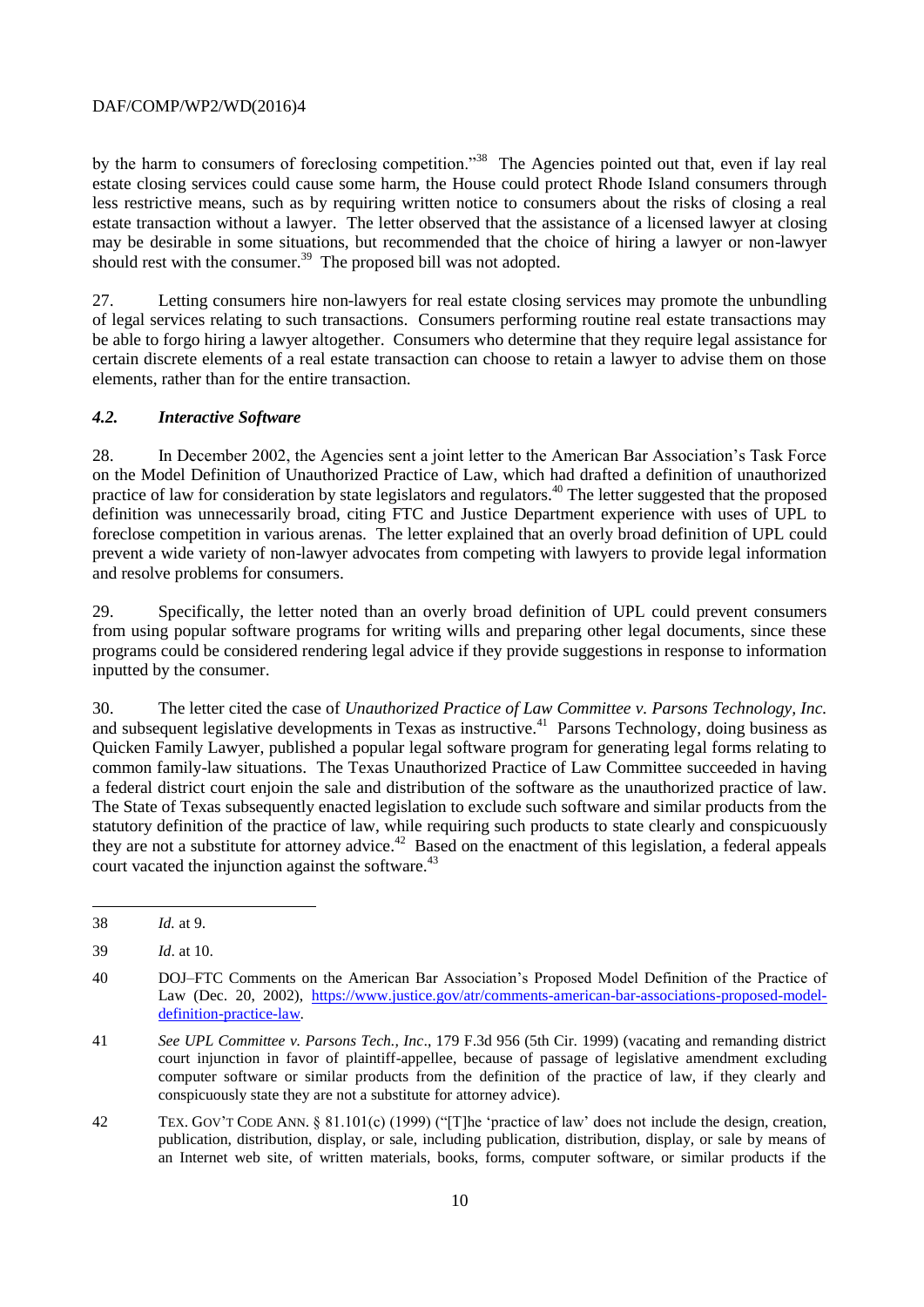31. Interactive software programs for generating legal documents appear to be responsive to consumer demands for more cost-effective and efficient ways to address their legal issues. They may expand consumer access to legal services, facilitate the unbundling of legal services, promote a more efficient allocation of resources (e.g., among licensed attorneys, non-attorney providers, and self-help efforts), reduce transaction costs, increase convenience, and help some consumers more effectively to address their legal situations. For example, a consumer who cannot afford to retain a licensed attorney both to draft and review a legal document may be able to use interactive software to generate a draft document, and pay an attorney only to review the document, if desired. At the same time, however, such programs may raise consumer protection issues regarding consumers' understanding of the available forms, and when the decision to seek the services of an attorney may be desirable. Software programs that require consumers to input information in order to generate legal forms may also raise data security, privacy, and identity theft issues.

#### *4.3. Legal Matching Services*

32. In May 2006, the FTC staff filed comments with the Professional Ethics Committee of the State Bar of Texas as it considered whether rules prohibiting attorneys from paying for referrals precluded participation in on-line legal matching services.<sup>44</sup> Many states required attorneys who wish to obtain legal referrals to do so only through certain approved programs, typically those operated by the local or regional bar associations, thus giving the bar associations a near-monopoly in providing referrals. Around this time, several businesses had begun to provide Internet-based attorney/client matching platforms as a competitive alternative to state-approved referral services.

33. Typically, these services recruited licensed attorneys who paid a fee to participate. In their applications, member attorneys might disclose their areas of practice, years of experience at the bar, affiliations, and any other pertinent information. The client could examine the service's website to learn how attorneys become members of the service and how the service could help the client identify an attorney to satisfy his or her legal needs. If the client wished to seek legal assistance from a member attorney, the client would usually complete a short on-line questionnaire describing the legal issues, the practice area of the attorney being sought, the amount of experience desired for the retained attorney, the geographic region or jurisdiction of the representation, and the requested fee range. The service would then send the questionnaire to attorneys in the designated practice area, and interested attorneys could send a response, which typically contained information such as fees, experience, and other qualifications. With this information, the client would determine which attorneys, if any, to contact, and initiate contact. In some instances, the client's application might invite an attorney to contact a client directly.

34. The FTC staff comments observed that, compared to many bar-operated referral programs, the online legal matching format allows consumers to compare more easily the price and quality among several competing attorneys. By lowering consumers' costs of obtaining information about price and quality of legal services, online legal matching services are likely to facilitate consumers paying lower prices and/or obtaining higher quality legal services than they would have if they had used their next-best

products clearly and conspicuously state that the products are not a substitute for the advice of an attorney.").

 $\overline{a}$ 

<sup>43</sup> *Parsons*, 179 F.3d at 956.

<sup>44</sup> FTC Staff Comments Before State Bar of Texas Professional Ethics Committee Regarding Online Attorney Matching Programs (May 26, 2006), [https://www.ftc.gov/sites/default/files/documents/advocacy\\_documents/ftc-staff-comment-professional](https://www.ftc.gov/sites/default/files/documents/advocacy_documents/ftc-staff-comment-professional-ethics-committee-state-bar-texas-concerning-online-attorney-matching/v060017commentsonarequestforanethicsopinionimage.pdf)[ethics-committee-state-bar-texas-concerning-online-attorney](https://www.ftc.gov/sites/default/files/documents/advocacy_documents/ftc-staff-comment-professional-ethics-committee-state-bar-texas-concerning-online-attorney-matching/v060017commentsonarequestforanethicsopinionimage.pdf)[matching/v060017commentsonarequestforanethicsopinionimage.pdf.](https://www.ftc.gov/sites/default/files/documents/advocacy_documents/ftc-staff-comment-professional-ethics-committee-state-bar-texas-concerning-online-attorney-matching/v060017commentsonarequestforanethicsopinionimage.pdf)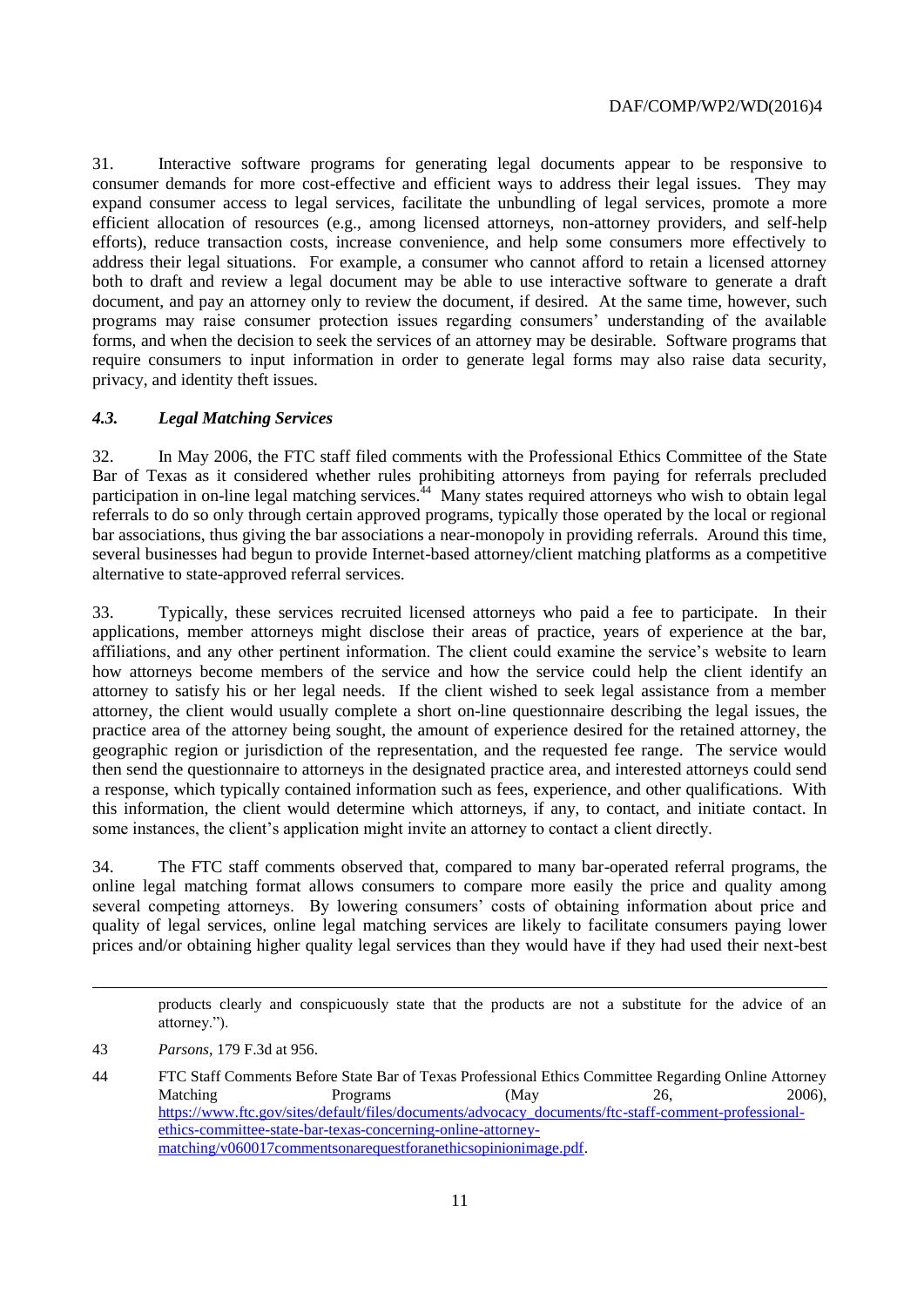alternative means of identifying a legal service provider (e.g., doing an independent search or seeking a recommendation from a family member or friend).

35. The comments recommended that, if the Professional Ethics Committee had concerns that consumers may be misled with respect to the pool of attorneys to which their requests were sent, there are less restrictive alternatives than barring attorney participation in these services. For example, online legal matching services could be required to disclose the number of attorneys and firms that participate in their program, and that requests are not sent to all Texas-licensed attorneys, but only to member attorneys. Further, online legal matching services could be required to explain explicitly whether and, if so, how they limit attorney participation.

36. Following the FTC staff advocacy, the Texas State Bar adopted an opinion that allows attorneys to participate in online legal matching services.<sup>45</sup>

## *4.4. Attorney Review and Rating*

l

37. In May 2007, the FTC filed an amicus brief with the New Jersey Supreme Court advocating that the Court vacate an ethics opinion that was issued in 2006 by the Court's appointed Committee on Attorney Advertising. That ethics opinion prohibited attorneys from disclosing their ranking by certain attorney-rating programs like the "Best Lawyers" and "Super Lawyers" lists.<sup>46</sup>

38. The FTC expressed its support for the argument that the ethics opinion should be vacated, and also recommended that the Court revise New Jersey Supreme Court Rule of Professional Conduct 7.1 to prohibit only false and misleading attorney advertising. In addition to citing First Amendment legal concerns, the brief observed there are a growing number and wide variety of legal-rating and scoring programs in the United States, both in print and on web pages, including methods by which consumers may provide their opinions of lawyers. The brief noted these ratings programs address a consumer demand, and argued that their merit, quality, and validity are best determined in the marketplace.

39. The brief argued that overly broad restrictions on truthful and non-deceptive information are likely to harm consumers of legal services, by denying them useful information and impeding competition among attorneys. Thus, the FTC recommended that the Court adopt a policy embraced by the overwhelming majority of states, by revising Rule 7.1 to allow comparative advertisements as long as they are not false or misleading. The brief further recommended that if the New Jersey Supreme Court were concerned about the types of advertising considered in the ethics opinion, it should adopt a less restrictive remedy such as requiring disclosures.

40. The Supreme Court of New Jersey ruled that First Amendment constitutional concerns mandated vacating the ethics opinion, and ordered an administrative review and modification of Rule  $7.1^{47}$  A revised version of Rule 7.1 allows comparisons with other lawyers, but requires certain disclosures.<sup>48</sup>

<sup>45</sup> Tex. St. Bar Ethics Op., No. 573 (July 2006), [https://www.legalethicstexas.com/Ethics-](https://www.legalethicstexas.com/Ethics-Resources/Opinions/Opinion-573.aspx)[Resources/Opinions/Opinion-573.aspx.](https://www.legalethicstexas.com/Ethics-Resources/Opinions/Opinion-573.aspx)

<sup>46</sup> *See* Press Release, FTC, FTC Approves Filing of Amicus Brief with New Jersey Supreme Court (May 9, 2007), [https://www.ftc.gov/news-events/press-releases/2007/05/ftc-approves-filing-amicus-brief-new](https://www.ftc.gov/news-events/press-releases/2007/05/ftc-approves-filing-amicus-brief-new-jersey-supreme-court)[jersey-supreme-court.](https://www.ftc.gov/news-events/press-releases/2007/05/ftc-approves-filing-amicus-brief-new-jersey-supreme-court)

<sup>47</sup> *In re Opinion 39 of Committee on Attorney Advertising*, 197 N.J. 66 (2008).

<sup>48</sup> New Jersey Rules of Professional Conduct Rule 7.1(a)(3) (Sept. 1, 2015), [http://www.judiciary.state.nj.us/rules/RPC\\_09-01-2015.pdf](http://www.judiciary.state.nj.us/rules/RPC_09-01-2015.pdf) (comparative advertising) ("A lawyer shall not make false or misleading communications about the lawyer, the lawyer's services, or any matter in which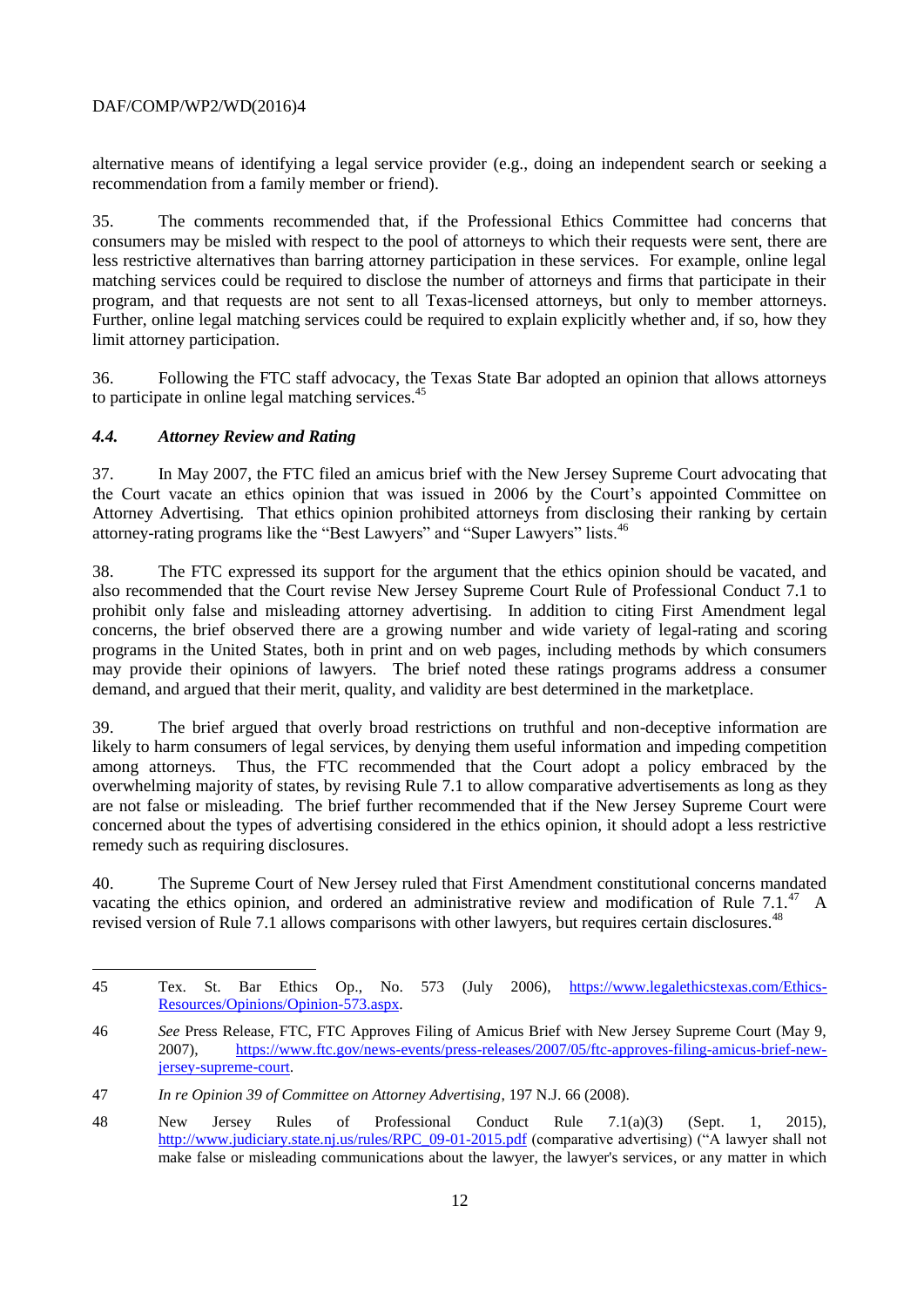# *4.5. Online Advertising and Marketing*

41. In January 2012, the FTC secured settlements resolving charges against Immigration Center, a private immigration services business, and its principals. The FTC's complaint alleged that defendants falsely claimed they were authorized to provide immigration and naturalization services, they were affiliated with the U.S. government, and fees paid by consumers would cover all the costs associated with submitting immigration documents to the United States Citizen and Immigration Services ("USCIS"), the government agency that oversees lawful immigration to the United States.<sup>49</sup>

42. The FTC's complaint alleged, among other things, that Immigration Center used Internet website addresses resembling U.S. government websites in a deceptive manner, and through these websites, misrepresented the nature of the services provided. These website addresses included phrases like "uscisins.us," "usgovernmenthelpline," and "uscis-helpline." The complaint also alleged that defendants' statements on their websites that they were not affiliated with the U.S. government were inadequate and ineffective because they were written in small, hard-to-read print, and were not easily seen on the web pages consumers viewed. Rather, in numerous instances, consumers needed to scroll down to the bottom of defendants' web page to find the disclaimer. The complaint further alleged that defendants' agents failed to explain to consumers that their fees covered only their own services, and not USCIS processing fees.

43. The settlements, among other things, ban defendants from providing immigration services and prohibit them from making any misrepresentations about any goods or services, including federal government affiliation, the terms of any refund or cancellation policy, and their qualification to provide legal advice or services.<sup>50</sup>

#### **5. Conclusion**

l

44. The Agencies believe that consumers generally benefit from competition among lawyers, and between lawyers and non-lawyers, in the provision of certain legal-related services. The Agencies have recommended that consumers should be able to choose among lawyers and non-lawyers, unless it is clear that specialized legal training is required. The Agencies recognize, however, that licensing requirements and scope-of-practice policies can have valid consumer protection justifications.

45. The Agencies have generally recommended that regulatory frameworks for legal services allow new and innovative forms of competition to enter the marketplace unless regulation is necessary to achieve some countervailing pro-competitive or pro-consumer benefit, such as protecting the public from significant harm.

the lawyer has or seeks a professional involvement. A communication is false or misleading if it . . . compares the lawyer's services with other lawyers' services, unless (i) the name of the comparing organization is stated, (ii) the basis for the comparison can be substantiated, and (iii) the communication includes the following disclaimer in a readily discernable manner: 'No aspect of this advertisement has been approved by the Supreme Court of New Jersey.'").

<sup>49</sup> *See* Press Release, FTC, FTC Action Bans Defendants from Providing Immigration Services (Jan. 24, 2012), [https://www.ftc.gov/news-events/press-releases/2012/01/ftc-action-bans-defendants-providing](https://www.ftc.gov/news-events/press-releases/2012/01/ftc-action-bans-defendants-providing-immigration-services)[immigration-services.](https://www.ftc.gov/news-events/press-releases/2012/01/ftc-action-bans-defendants-providing-immigration-services)

<sup>50</sup> The consent orders are for settlement purposes only and do not constitute an admission by the defendants that the law has been violated. Consent orders have the force of law when approved and signed by a district court judge.